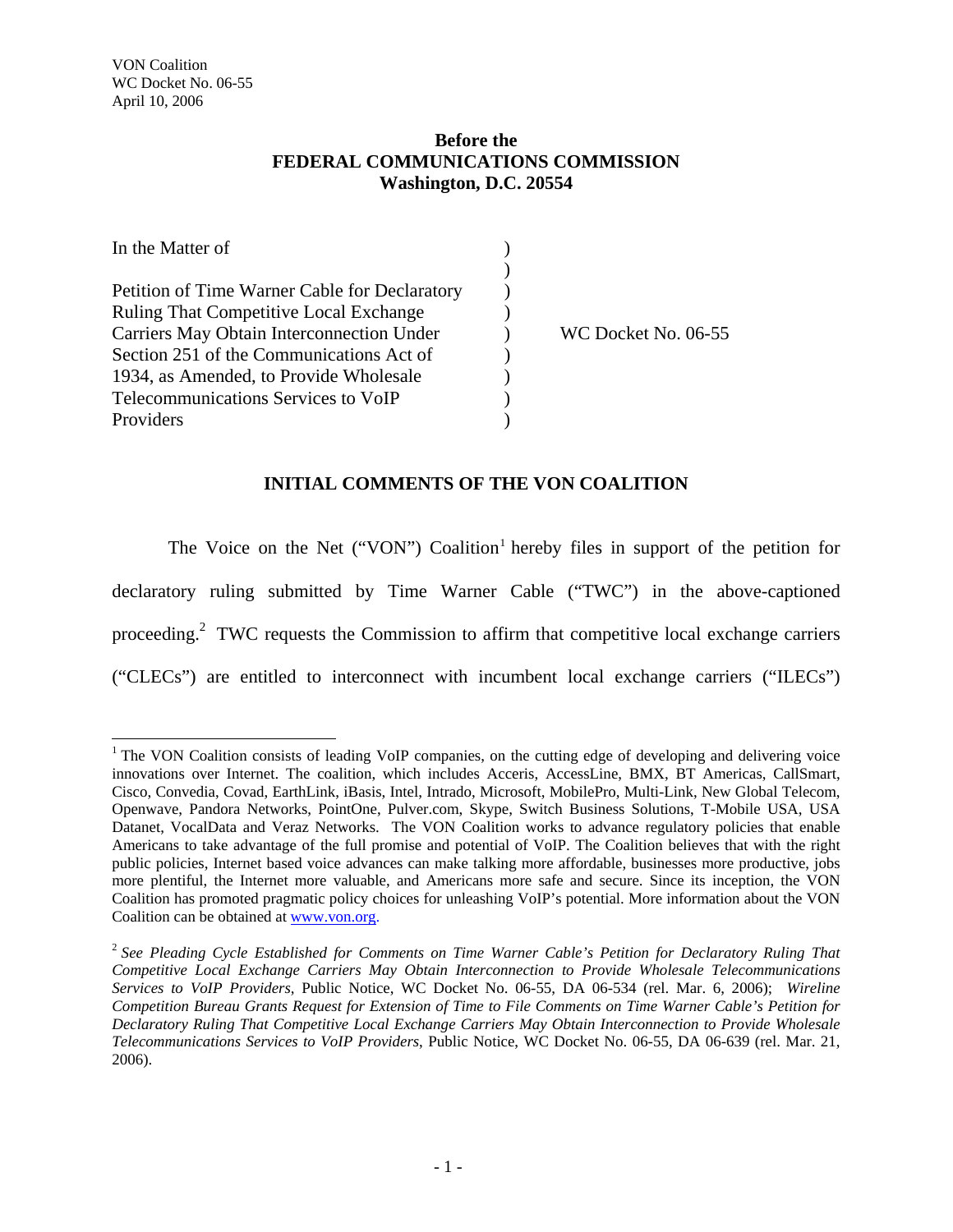pursuant to section 251 of the Communications Act of 1934 (the "Act"), as amended, for the purpose of exchanging traffic on behalf of Voice over Internet Protocol (VoIP)-based service providers. The Commission should expeditiously grant TWC's request in order to ensure that IP-based services can thrive to the benefit of millions of American consumers. Moreover, the FCC should clarify in any order issued in this proceeding that, pursuant to its jurisdiction over VoIP services as established by the Vonage decision, 3 VoIP service traffic qualifies for interconnection under Section 251 of the Act, and that it would rule similarly should other states find otherwise in the future.

 The VON Coalition agrees with TWC that the Nebraska Public Service Commission and the Public Service Commission of South Carolina misapplied the Act when holding that the right to interconnect hinges upon the identity of and the services provided by the requesting carrier's customer 4 TWC's petition provides an accurate characterization of CLEC wholesale telecommunications offerings, of interconnection rights and requirements pursuant to federal law, and numerous examples of the Commission's clear findings with respect to interconnection for the purpose of providing common carrier wholesale services to third parties.<sup>5</sup> TWC also correctly points out that the lack of a clear regulatory classification of VoIP by the Commission

l

<sup>3</sup> *In the Matter of Vonage Holdings Corporation Petition for Declaratory Ruling Concerning an Order of the Minnesota Public Utilities Commission*, Memorandum Opinion and Order, WC Docket No. 03-211 (rel. November 12, 2004), *appeal pending* (8<sup>th</sup> Circuit Court of Appeals).

<sup>&</sup>lt;sup>4</sup> See TWC Petition at 11. The VON Coalition also supports TWC's related request that the Commission preempt the determination of the Public Service Commission of South Carolina that TWC was not able to be certificated to provide VoIP services in South Carolina, As the FCC found in the *Vonage Order*, states are prohibited from imposing economic regulation such as certiication requirements on VoIP providers. In its *Vonage Order*, the FCC preempted states from imposing certication and tariffing requirements on VoIP providers, *Order in Vonage Holdings Corporation Petition for Declaratory Ruling Concerning an Order of the Minnesota Public Utilities Commission*, Memorandum Opinion and Order, WC Docket No. 03-211, 19 FCC Rcd 22404, 22423-24 ¶¶ 31-32 (2004) ("*Vonage Order*").

<sup>5</sup> *See id.* at 13-18.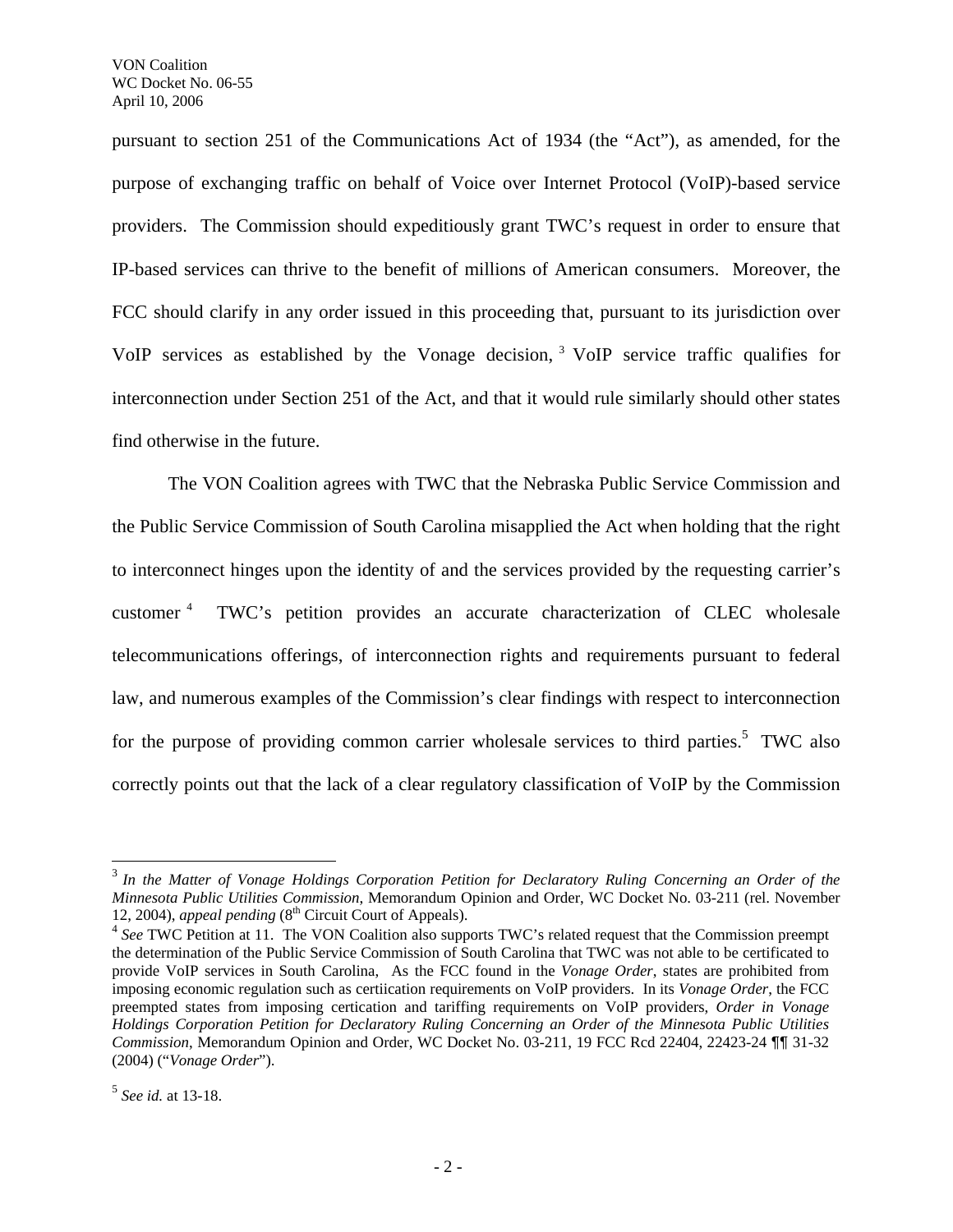is irrelevant to the requested declaratory ruling.<sup>6</sup> This can be seen clearly and directly in the Commission's recent *VoIP E911 Order*, where the Commission held that interconnected VoIP providers could satisfy their E911 service requirements "by interconnecting indirectly through a third party such as a competitive local exchange carrier (LEC), interconnecting directly with the Wireline E911 Network, or through any other solution that allows a provider to offer E911 service."7

 The problems that TWC faces in South Carolina and Nebraska are not isolated, they threaten the competitive availability of VoIP services, and they effectively create "digital divides" between those who can enjoy the benefits of VoIP and those who cannot. In the absence of Commission intervention, it is possible, and even likely, that other ILECs and other state utility commissions will follow the example of South Carolina and Nebraska to the detriment of competition, innovation, and consumer benefits. The availability of VoIP as a competitive, feature-rich alternative to traditional voice services is compelling throughout the United States, and it is especially powerful for consumers in rural areas where TWC has encountered these regulatory issues. Accordingly, the VON Coalition urges the Commission to clarify at the federal level that section 251 of the Communications Act allows CLECs to obtain interconnection and interconnection agreements that enable them to provide wholesale telecommunications services to third parties such as VoIP providers that offer VoIP services to end users.

 $\overline{\phantom{a}}$ 

<sup>6</sup> *See id.* at 19-20.

<sup>7</sup> *See IP-Enabled Services; E911 Requirements for IP-Enabled Service Providers*, First Report and Order and Notice of Proposed Rulemaking, 20 FCC Rcd 10245 ¶¶ 1, 38, n. 83, and Statement of Chairman Martin at 1-2, Statement of Commissioner Adelstein at 1 (2005).